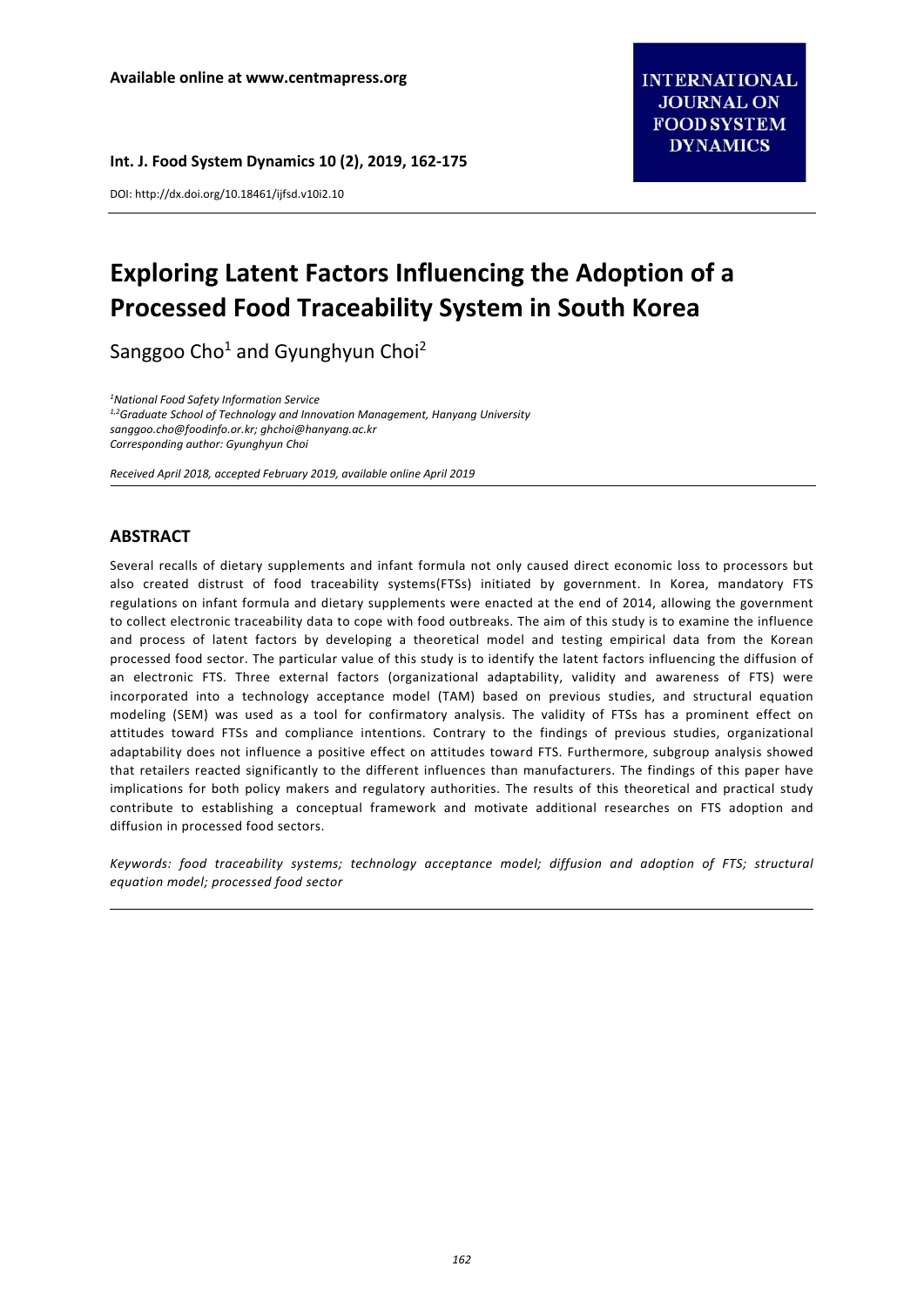# **1 Introduction**

Free trade agreements have reduced trade barriers and allowed food enterprises to trade food products at historically high levels. The quantity of food products in worldwide trade is increasing at such a rapid rate that customers are increasingly exposed to the dangers of hazardous food recalls. Many nationwide food outbreaks are associated with commercially distributed food products (Hassini *et al*., 2012). In the event of a food outbreak, food traceability is useful for identifying the origin of products and investigating problems across the farm-to-fork supply chain. Traceability is an effective tool for risk management in order to support a mandatory or voluntary recall system (Charlebois *et al*., 2014).

High customer expectations have spurred the Korean government to improve safety in the processed food sector since 2003. Many international food scandals have increased public awareness of the legislative requirements for food traceability (Carriquiry and Babcock, 2007). Statutory traceability regulations for electronic recordk**e**eping were enacted to improve food traceability in Korea on December 1, 2014, and this legislation applied to only infant formula and dietary supplements. According to the United Nations 2018 e-Government Survey (UN, 2018), Korea is ranked third on the e-government index and development of ICTs in the world. As an e-government leader of the top 10 countries, Korea is driving innovation by tackling complex tasks to adopt electronic labels with barcode and information sharing among supply chain actors. Most interdisciplinary academic research has focused on the traceability of beef, agricultural products, and fish in many nations. Considering large‐scale hazardous potential of the processed foods, it is necessary to improve the traceability across whole supply chain from farm to table.

This paper introduces the current FTS in Korea and reviews the relevant literatures to develop a confirmatory model incorporated into a technology acceptance model (TAM) (Davis, 1989) with empirical analysis by means of a structural equation model (SEM). The originality of this study is its examination of several critical factors using unique industry data and its analysis of their effects on the FTS process initiated by the government. The paper is organized as follows. A food traceability overview is provided and the current FTS in Korea are reviewed in Section 1. In Section 2, we review the literature, addressing food traceability and the theoretical background for our proposed model. We develop a research framework that explains the process of FTS adoption as confirmatory analysis. Section 3 presents the results of a survey of 301 industry samples. We use SEM to test our conceptual framework and describe the practical implications, including suggestions for future research, in Section 4.

#### **1.1 Food traceability overview**

ISO 9000 standards (ISO, 2005) define traceability as the ability to trace the history, application, or location of the product under consideration. The Codex Alimentarius (Commission, 2004) defines traceability as the ability to follow the movement of food through specified stage(s) of production, processing, and distribution. Food traceability has been employed in many countries not only as a tool to manage food quality and safety (Charlebois *et al*., 2014; Forås *et al*., 2015) but also to inspect and certify. European Union regulation 178/2002 narrowly defines traceability as the ability to trace and follow a food, feed, food-producing animal, or substance intended or expected to be incorporated into a food or feed through all stages of production, processing, and distribution. In Europe, EC General Food Law Regulation 178/2002 (Law, 2002) requires the establishment of a traceability system for all food products and has been modified to address specific matters, such as GMOs, allergens. In the US, food traceability was first introduced and became a legislative imperative in response to bioterrorism. Traceability improvements in the food sector was intensified with implementation of the FSMA (Food Safety Modernization Act). The FSMA introduced a system of preventive controls, inspections, and compliance authorities in response to violations in both domestic and imported foods in the US.

Many publications have discussed various analytic studies on food traceability in the past two decades. Food traceability is an interdisciplinary field, but no common framework has emerged to explain the definition or implementation of food traceability (Karlsen *et al*., 2013). Given the complexity of the global food system, improving traceability practices across the entire food sector is a challenge. Information connectivity and supply chain visibility have been a focal area in recent decades, and food traceability should be considered an integral part of logistics management (Bosona and Gebresenbet, 2013). Moreover, to be truly effective, an FTS should be conceived and implemented at the entire supply chain level (Dabbene *et al*., 2014), going beyond the basic principle of one‐step‐back and one‐step‐forward traceability in EC Regulation 178/2002. The new technological advancements like RFID, NFC, DNA barcoding provide promising tools for improving the efficiency and compatibility of the present FTS (Badia‐Melis *et al.,* 2015). The IoT devices exchanging GS1 message standards has enabled stakeholders to create a distributed ledger to share data to trace, which improve the transparency and accuracy of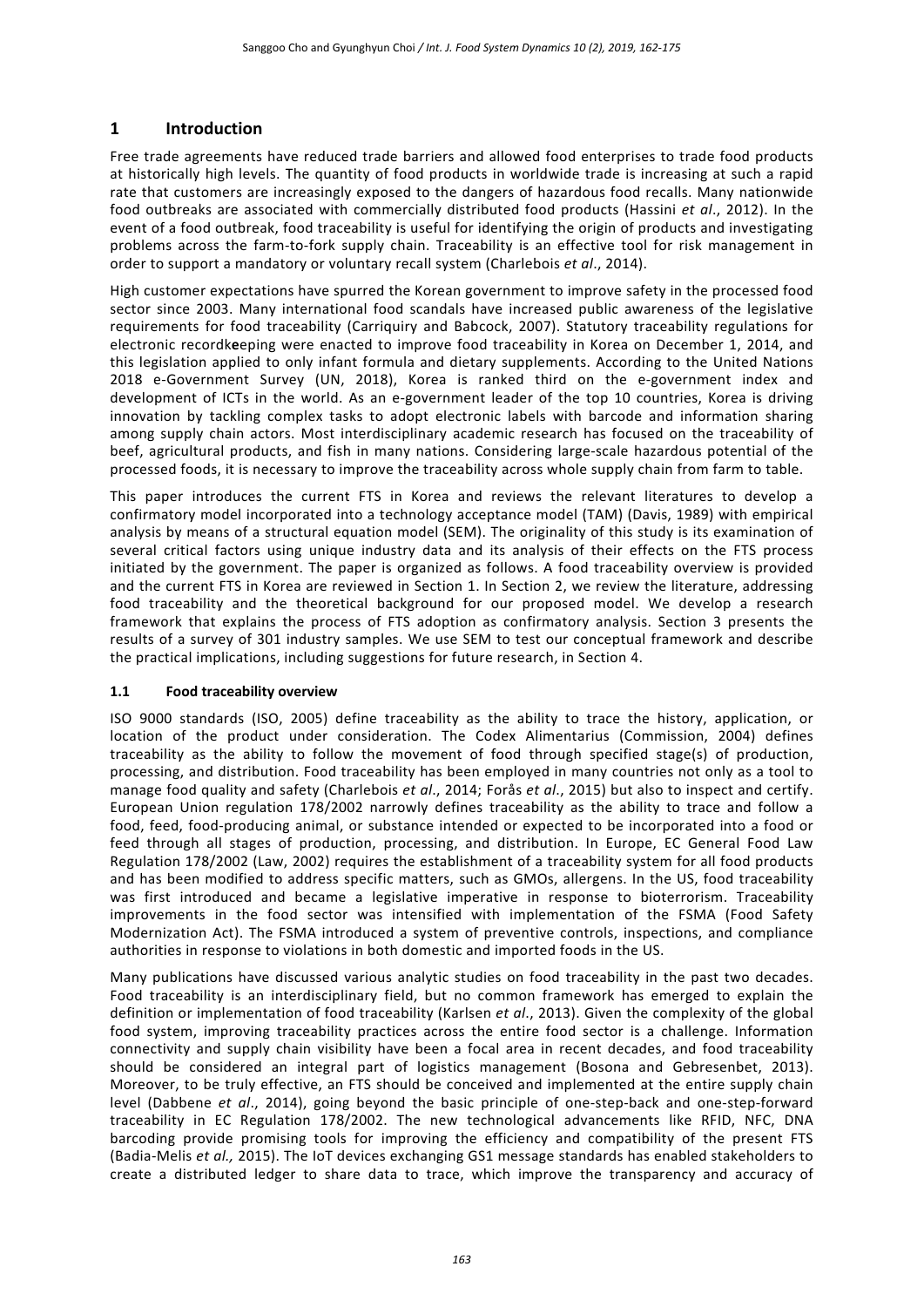information by integrating Block chain and IoT (Kim *et al*., 2018). Food traceability is a cornerstone of the increasingly complex, industrialized, and global food system. Therefore, the food product should be tracked and identified as the units in which the recording of the joining and splitting across the supply chain (Olsen and Borit, 2018).

## **1.2 The current status of the FTS in Korea**

Food traceability began with an opt-in pilot project to minimize the risks of microbial agricultural food hazards in accordance with Good Agricultural Practices (GAP) in Korea. On December 21, 2006, an agricultural products traceability act was enacted (www.farm2table.kr) by the MAFRA (Ministry of Agriculture, Food and Rural Affairs), and seafood traceability (www.fishtrace.go.kr) was enforced by the MOF (Ministry of Oceans and Fisheries) on January 26, 2007, on a voluntarily basis and was applicable to specific domestic fishes. On December 21, 2007, Korea's Cattle and Beef Traceability Act was implemented to improve the domestic livestock sector and protect consumers by efficiently preventing epidemics and ensuring meat safety. The producers, including all trading partners, must record and transmit the identification number for tracing on the national platform (www.mtrace.go.kr). On November 22, 2010, the Cattle and Beef Traceability Act was amended and applied to imported beef, with the unique number assigned at the time of customs clearance (www.meatwatch.go.kr).

A Chinese milk scandal in 2008 involved domestic dairy products, infant formula, and other suspicious food products that were contaminated with melamine. The Ministry of Food and Drug Safety (MFDS) issued a compulsory recall to identify and withdraw all relevant foodstuffs that were imported, processed, or distributed in internal markets. However, the recall measure failed to identify business operators or collect foods at the expected level of food safety due to the lack of shared traceable data across the food supply chain. Therefore, a processed food traceability system was introduced voluntarily and legally went into effect in September 2008. Several recalls of dietary supplements caused not only direct economic loss to manufacturers but also created distrust of government‐initiated FTSs. Mandatory FTSs were applied to infant formula and dietary supplements at the end of 2014, allowing all stakeholders to share electronic traceability data to cope with food outbreaks. Under regulations, the unique traceable number should be assigned to food products with GTIN‐13 and a batch or lot number.

FTS provides more useful information to consumers through web site (http://www.tfood.go.kr) as well as mobile application. The traceability information requested by the government includes a standardized traceable number, product information, processed food manufacturer's (importer's) profile name, quantity and unit of measure, buyer profile, and dispatching date. Retailers also have mandatory recordkeeping obligations that include the standardized traceable number, supplier's name, receipt‐ selling date, quantity, and unit of measure. The aim of this study was to describe the influence and process of latent factors by developing a theoretical model and testing empirical data from the Korean processed food sector. The following literature review extracted three external factors, namely, organizational adaptability, validity and awareness of FTSs. We incorporated these external factors into TAM and proposed our research framework to conduct confirmatory analysis using SEM.

# **2 Literature review**

## **2.1 Technology acceptance model (TAM) and its applicability**

Food regulations in Korea have driven the technological evolution of an electronic FTS. The FTS involves the delivery of technology information service via IoT to improve product traceability. TAM (Davis, 1989) is the most parsimonious and powerful theory for explaining technology acceptance. TAM is well established and has been applied to various research fields as a strong confirmatory framework that predicts user acceptance. Recently, an extended TAM has been developed to test citizen engagement in online e‐government services (Cegarra *et al*., 2014; Venkatesh *et al*., 2012). Another study (Lee *et al*., 2011) also proposed an extended TAM that combined innovation diffusion theory with TAM. Although many scholars have employed and studied TAM in various domains, such as healthcare and policy innovation (Chan *et al*., 2012; Ward, 2013), few studies related to FTSs have been conducted in the processed food sector. This paper incorporated major external factors influencing FTSs into TAM to carry out confirmatory statistical analysis of our research model.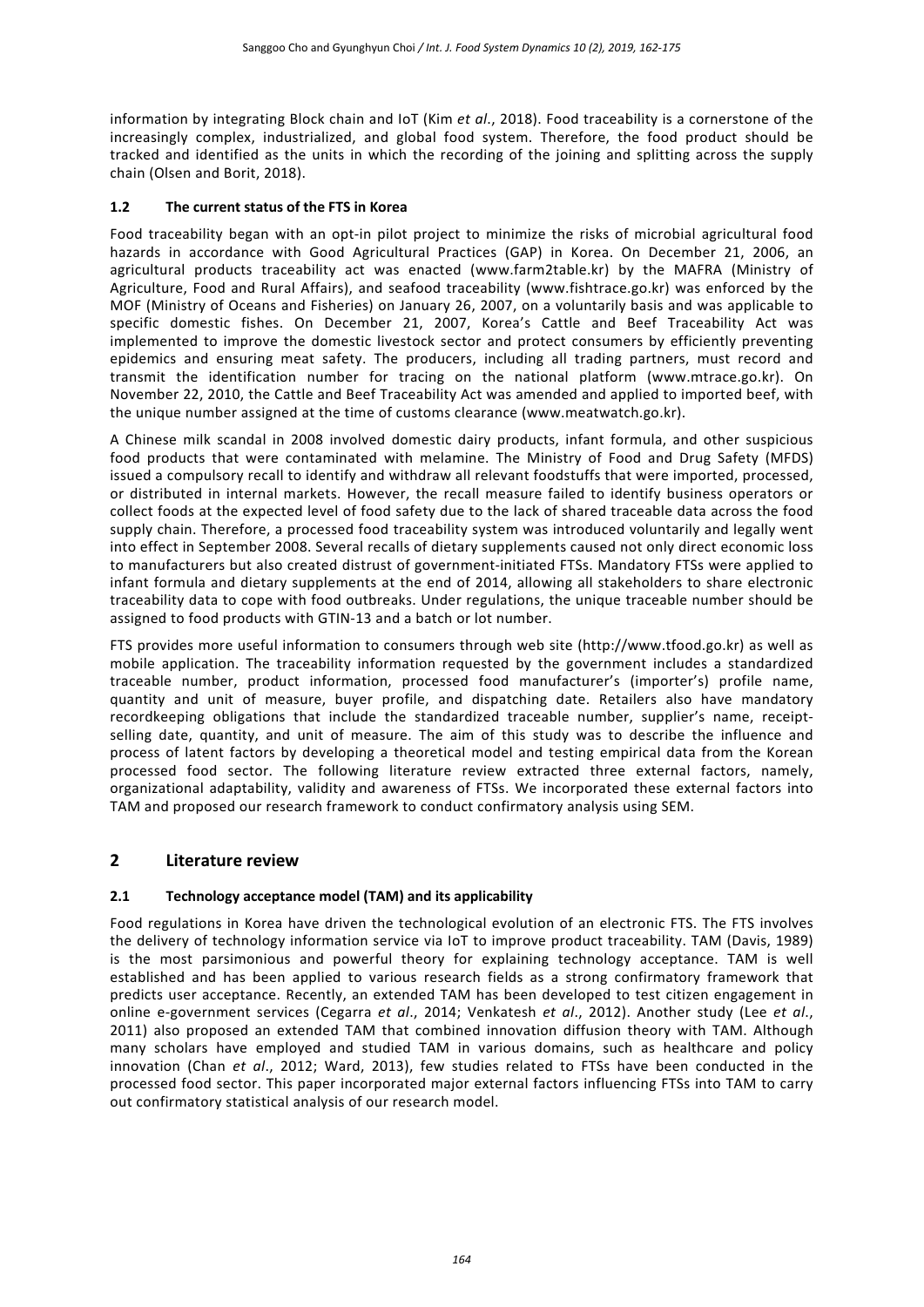### **2.2 Research model and hypotheses with related theories**

#### *2.2.1 Organizational adaptability*

It is noteworthy to consider the diffusion of an electronic FTS as a technology-based service, such as egovernment. Organizations sometimes fail to adopt a new technology or technology-driven service because they fail to make necessary organizational adaptations (Chatterjee *et al*., 2002). Organizational adaptation depends on a certain level of organizational competency that makes necessary organizational changes by redesigning processes and acquiring new expertise (Tung‐Wen Sun *et al*., 2013). In the context of FTSs, technology integration is also a major part of organizational adaptability, representing the degree of inter-connectivity between an organization's back-end information system and the supply chain partners' systems (Zhu *et al*., 2006). Therefore, our research posits that organizational adaptability has a significant influence on the level of an electronic FTS. This factor could play an important role in determining whether a supply chain actor adopts an FTS or not, depending on its competence. Organizational adaptability has varying effects on attitudes toward FTSs (Venkatesh *et al*., 2012). Thus, we formed the following hypotheses:

H1. Organizational adaptability has an effect on the intention to comply.

H2. Organizational adaptability has a positive effect on attitudes toward an FTS.

## *2.2.2 Validity of FTSs*

The FTS is a process innovation to change adoption behavior and achieve a certain end-state desired by the government. When processed food manufacturers and retailers do not have any prior experience in adopting a mandatory FTS service, their perceptions of the FTS service can be generated by bilateral trust with the government. The perceived trust can be defined as a cognitive state affecting users' intentions to accept vulnerability based on the positive anticipation of an intention or behavior by another (Camerer, 1998). Prior research posits that perceived trust plays an important role in users' intentions to adopt specific services (Montijn-Dorgelo and Midden, 2008). A large number of previous studies have found that users' trust significantly affects attitudes toward a service in the areas of consumer behavior, commercial transactions, and other areas in an internet‐based environment (Bart *et al*., 2005; Wu *et al*., 2011). Trust between the government and food business operators is therefore based on the validity of policies and regulations enacted by the government. Therefore, on the basis of prior studies, we hypothesized that the perceived validity of an FTS affects users' attitudes toward it.

H3. The perceived validity of an FTS has a positive effect on attitudes toward it.

#### *2.2.3 Awareness of FTSs*

Some supply chain actors are reluctant to participate in an FTS because they do not completely understand the incentives and benefits given by the government (Van der Vorst and Bremmers, 2004). The food traceability program initiated by the Taiwanese government in 2004 failed mainly because most farmers lacked awareness of the program (Liao *et al*., 2011). Thus, effective training and education programs are required to increase levels of business operators' awareness. According to Bosona and Gebresenbet (2013), some supply chain actors are initially resistant to mandatory adoption of FTS because they consider an electronic FTS to be a heavy bureaucratic load. This finding implies that adopting an FTS will be more difficult when users are less aware of FTSs. Therefore, on the basis of the validated connections provided by prior research, we hypothesized the following:

H4. Awareness has a positive effect on attitudes toward FTSs.

#### *2.2.4 Attitude and compliance intention*

A strong positive attitude toward FTSs must positively affect the intent to comply with the FTS, based on the TAM and its extended theories. Therefore, we hypothesized the following:

H5. Perceived attitudes toward FTSs have a positive effect on the intent to comply by adopting food traceability regulations.

### *2.2.5 Moderating variables*

We formulated and validated two subgroup analyses: processed food manufacturers ( $n = 106$ ) and retailers (n = 195). In the proposed research model, we also analyzed and validated differences in adoption behaviors among those that adopted FTSs in different years.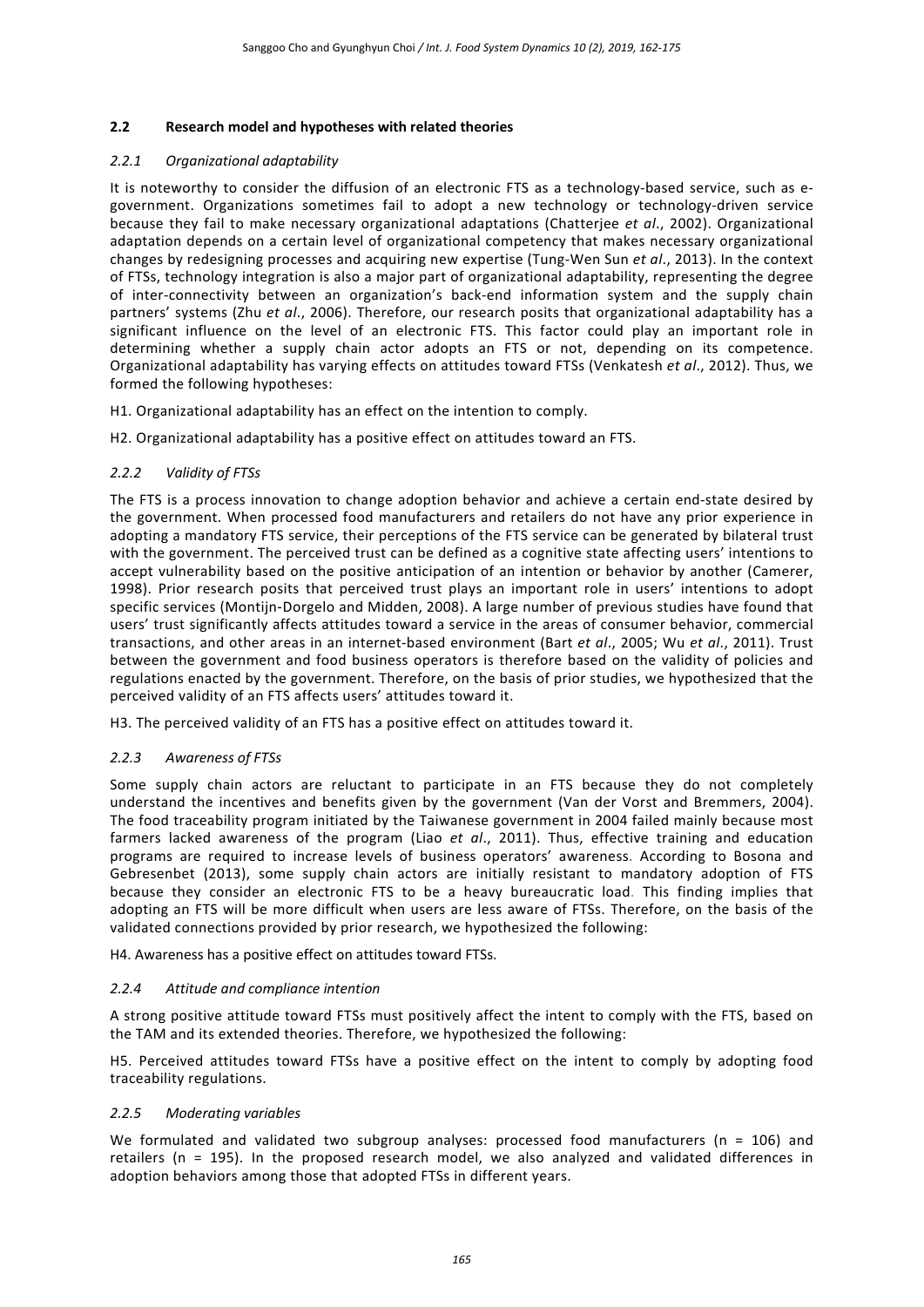### *2.2.6 Research model*

The research model (Fig. 1) was examined to validate the proposed hypotheses.



**Figure 1**. The proposed research model.

## **3 Research methodology**

#### **3.1 Research design**

We used the same questionnaire, putting considerable effort into context, response format, measurement scale, and clarity of instructions. The questionnaire items were reviewed and modified by an expert group with three professors in the areas of food engineering, industrial engineering and statistics; one communication researcher; and three representatives of the food sector, two from processed food manufacturers and one from retailers. The role of the expert group was to derive influential factors for FTS implementation and to design a research methodology. Then, we conducted three testing rounds with a pre‐survey. Factors and their reflective items were contextualized from prior research are shown in Table 1. The survey participants responded to each item on the questionnaire using a 7‐point Likert scale from "strongly agree" to "strongly disagree." Table 1 includes an overview of the measurements with definitions. From the results of the pre‐test, we used 23 of the initial items and excluded 8 items. The final structured items on the questionnaire are described in Table 1.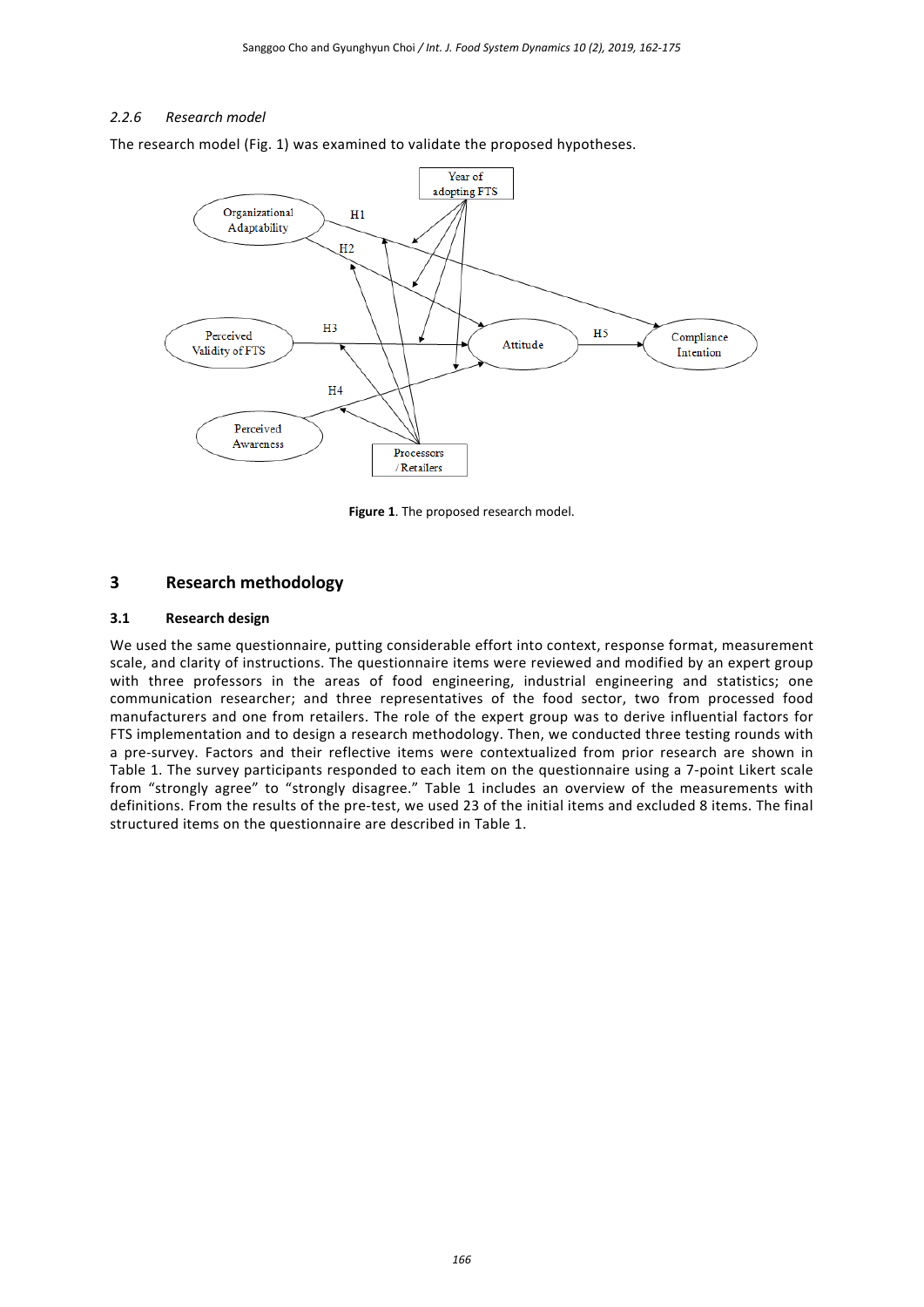| Constructs      | <b>Items</b>    | Descriptions                                                                        |
|-----------------|-----------------|-------------------------------------------------------------------------------------|
| Organizational  | OA <sub>1</sub> | I really feel my organization has a great deal of traceable data requested by       |
| Adaptability    | OA <sub>2</sub> | MFDS.                                                                               |
|                 | OA <sub>3</sub> | I am happy that the top management fulfills the commitment to implement FTS         |
|                 |                 | I would be very happy to utilize the human resource, IT infra, etc. of my           |
|                 |                 | organization                                                                        |
| Validity of FTS | VF <sub>1</sub> | I think my company has an enough resources like IT infra, human power to            |
|                 | VF <sub>2</sub> | implement.                                                                          |
|                 | VF <sub>3</sub> | I think FTS is more trustworthy than other food safety system.                      |
|                 |                 | I feel that FTS is highly reliable than other food safety and quality system        |
| Awareness of    | PA <sub>1</sub> | Adopting FTS give us social benefit relating to food safety.                        |
| <b>FTS</b>      | PA <sub>2</sub> | Overall, I feel that introducing and implementing FTS is beneficial for our society |
|                 | PA <sub>3</sub> | Overall, I feel that adopting FTS give us more economic benefits.                   |
| Compliance      | CI <sub>1</sub> | I intend to use the FTS system for performing my job as often as needed.            |
| Intention       | CI <sub>2</sub> | To the extent possible, I would frequently use FTS in my job.                       |
|                 | CI <sub>3</sub> | I would rather use FTS than other food safety applications or services in my job.   |
| Attitude toward | AT 1            | I would have positive feelings toward FTS in general.                               |
| <b>FTS</b>      | AT 2            | It is better for me to use FTS in the event of food hazardous accidents.            |
|                 | AT <sub>3</sub> | I would have positive feelings toward FTS in general.                               |

**Table 1.** The structured items of the survey instruments.

#### **3.2 Data collection**

FTS regulation forces all enterprises to designate a single representative for an FTS who can access the MFDS's centralized information system. The representative is required to record and send the traceable data requested by the government. After the prior approval of representatives, 323 staff members provided informed consent to participate in the questionnaire. We used an online survey method to collect industry data at the level of individual units. We analyzed the filtered data from 301 respondents who had a high level of knowledge about FTS services (Table 2). The processed food manufacturers were responsible for generating traceability data and transmitting data to government, whereas the retailers were responsible for identifying and sending data to the MFDS. The mandatory year of adopting an FTS varied by the annual sales of the processed food manufacturer and the areas of the retailers. Processed food manufacturers with more than 4.5 million USD and retailers with more than  $1,000$  $\text{m}^2$  had to adopt an FTS by the end of 2014. Processed food manufacturers with annual sales from 4.5 million to 1 million USD had to adopt an FTS by the end of 2015. Retailers with areas from 1,000 $\text{m}^2$  to 500 $\text{m}^2$  had to adopt an FTS by the end of 2015. Table 2 shows that the number of processed food manufacturers is 106 (35.2%); the rest are retailers. Small and medium‐sized companies with less than 50 employees accounted for 64.8%, and companies with more than 50 employees accounted for 47.2%. Table 2 shows that 52.9% of the respondents had already adopted an FTS in 2014, whereas 47.2% adopted an FTS in 2015, which implies that FTS obligations are applied to firms on an annual basis.

| Respondent characteristics.               |           |             |                |  |  |  |
|-------------------------------------------|-----------|-------------|----------------|--|--|--|
| Respondents profile                       | Frequency | Percent (%) | Cumulative (%) |  |  |  |
| Type of firm                              |           |             |                |  |  |  |
| Processors                                | 106       | 35.2        | 35.2           |  |  |  |
| Retailers                                 | 195       | 64.8        | 100.0          |  |  |  |
| Size of revenue                           |           |             |                |  |  |  |
| $\geq$ 4,200,000 USD                      | 196       | 65.1        | 65.1           |  |  |  |
| $\geq$ 830,000 USD, < 4,200,000 USD       | 68        | 22.6        | 87.7           |  |  |  |
| $\leq 830,000$ USD                        | 37        | 12.3        | 100.0          |  |  |  |
| Number of employee                        |           |             |                |  |  |  |
| $\geq$ 200 personnel                      | 30        | 10.0        | 10.0           |  |  |  |
| $\geq$ 50 personnel, $\leq$ 200 personnel | 82        | 27.2        | 37.2           |  |  |  |
| $≥$ 10 personnel, $≤$ 50 personnel        | 83        | 27.6        | 64.8           |  |  |  |
| $\geq 1$ personnel, $\leq 10$ personnel   | 106       | 35.2        | 100.0          |  |  |  |
| Year of adopting FTS                      |           |             |                |  |  |  |
| In 2014                                   | 159       | 52.8        | 52.8           |  |  |  |
| In 2015                                   | 142       | 47.2        | 100.0          |  |  |  |

**Table 2**.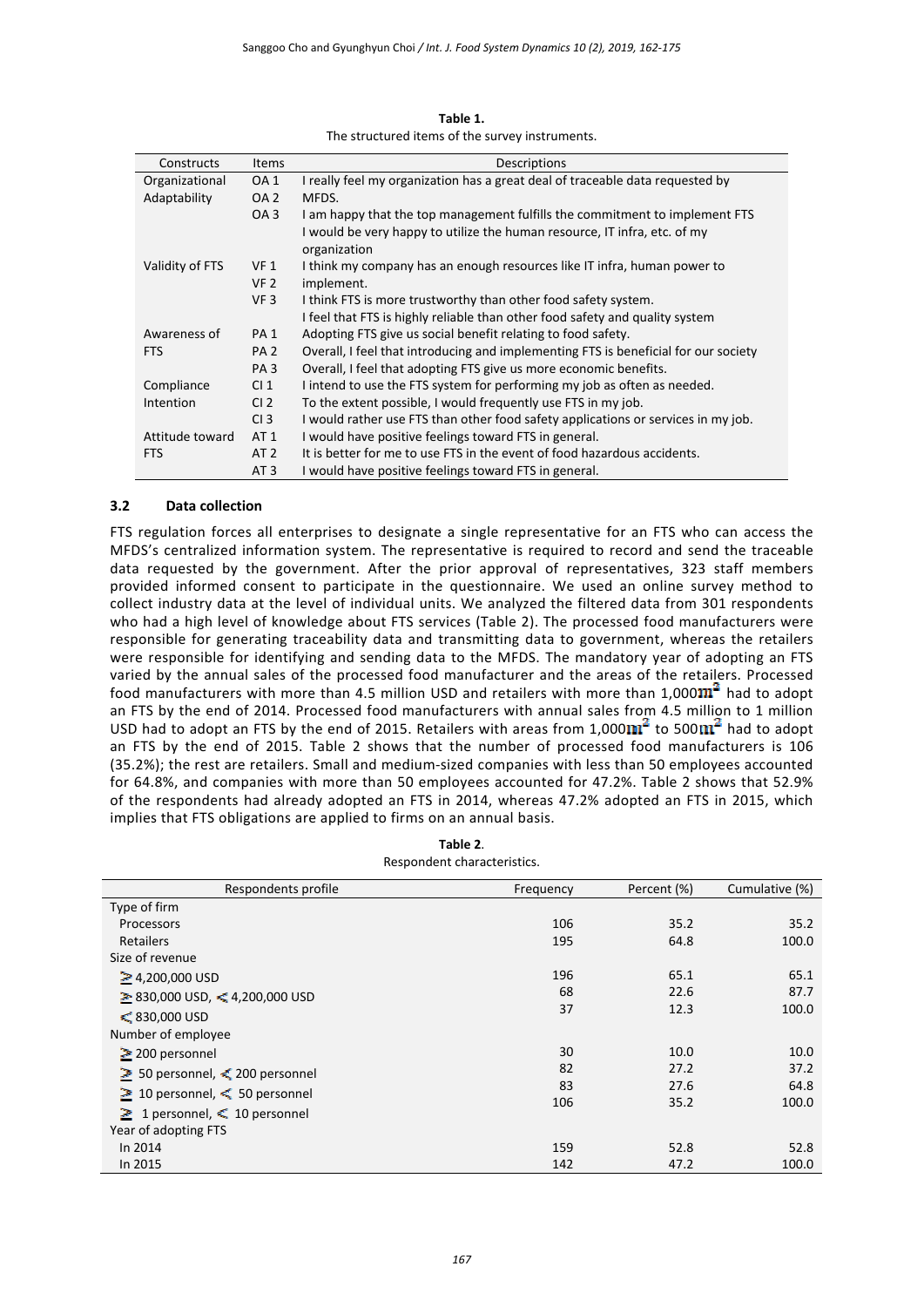### **3.3 Data analysis and results**

We used AMOS 1.8 and SPSS 18.0 for our data analysis, which we carried out using a two-step methodology (Anderson and Gerbing, 1988) to prevent possible interactions between the measurement and structural model of the SEM. The structural model describes relationships among latent factors, and the measurement model describes relationships between observed variables and latent factors.

#### *3.3.1 Measurement model*

We estimated the measurement model using confirmatory factor analysis (CFA) to test whether all factors possessed validity and reliability. The composite reliability levels and the Cronbach's alpha values of the measurements were calculated to evaluate validity and reliability. All Cronbach's alpha values were higher than 0.70, indicating internal reliability. Further analysis was conducted to assess the psychometric properties of the scales. The construct validity of the research instrument determines the extent to which the operationalization of a factor actually measures what it is designed to measure. Convergent validity was assessed using three measures, as shown in Table 3. Previous studies have shown that all factor loadings should be greater than 0.50 to ensure convergent validity. As shown in Table 3, this study met those recommendations.

**Table 3**.

| Convergent validity test result. |                 |                       |             |                  |  |  |
|----------------------------------|-----------------|-----------------------|-------------|------------------|--|--|
| Constructs                       | Items           | <b>Factor loading</b> | Composite   | Average variance |  |  |
|                                  |                 |                       | reliability | extracted        |  |  |
| Organizational Adaptability      | OA <sub>1</sub> | 0.831                 | 0.70        | 0.61             |  |  |
|                                  | OA <sub>2</sub> | 0.796                 |             |                  |  |  |
|                                  | OA <sub>3</sub> | 0.703                 |             |                  |  |  |
| Validity of FTS                  | VF <sub>1</sub> | 0.787                 | 0.68        | 0.57             |  |  |
|                                  | VF <sub>2</sub> | 0.761                 |             |                  |  |  |
|                                  | VF <sub>3</sub> | 0.709                 |             |                  |  |  |
| Awareness of FTS                 | PW1             | 0.799                 | 0.76        | 0.64             |  |  |
|                                  | PW <sub>2</sub> | 0.691                 |             |                  |  |  |
|                                  | PW <sub>3</sub> | 0.896                 |             |                  |  |  |
| Compliance Intention             | CI <sub>1</sub> | 0.893                 | 0.78        | 0.74             |  |  |
|                                  | CI <sub>2</sub> | 0.823                 |             |                  |  |  |
|                                  | CI <sub>3</sub> | 0.934                 |             |                  |  |  |
| Attitude                         | AT <sub>1</sub> | 0.812                 | 0.80        | 0.78             |  |  |
|                                  | AT <sub>2</sub> | 0.898                 |             |                  |  |  |
|                                  | AT <sub>3</sub> | 0.860                 |             |                  |  |  |

It is recommended that the square root of the average variance extracted (AVE) of factors is higher than the correlation between two factors. All values in this survey satisfied this requirement (Table 4). Therefore, the measurement scales for each factor have high convergent validity.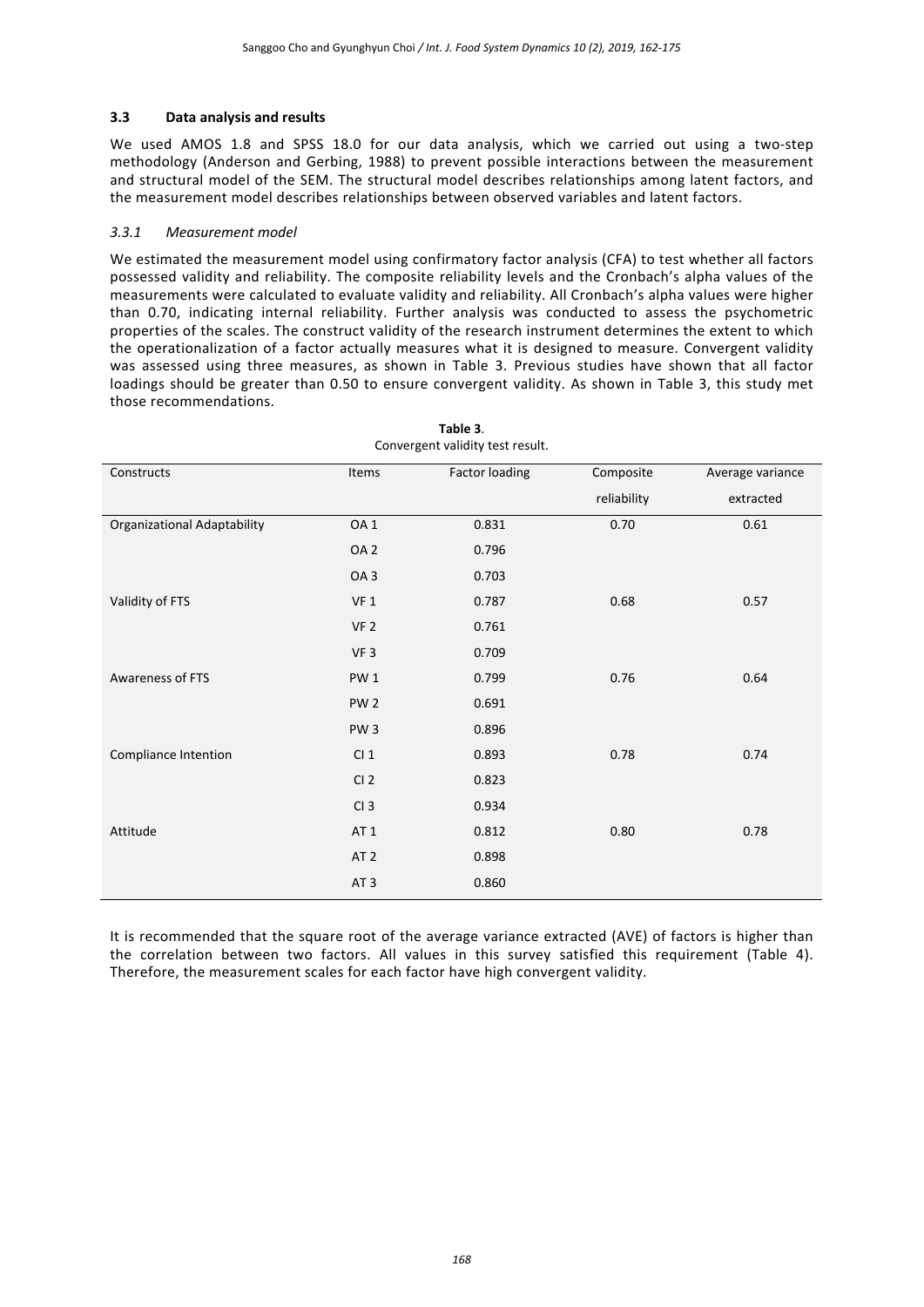| Constructs | <b>OA</b> | VF   | AW   | AT   | <b>CI</b> |
|------------|-----------|------|------|------|-----------|
| <b>OA</b>  | 0.78      |      |      |      |           |
| <b>VF</b>  | 0.51      | 0.75 |      |      |           |
| <b>AW</b>  | 0.73      | 0.31 | 0.80 |      |           |
| AT         | 0.40      | 0.90 | 0.28 | 0.86 |           |
| <b>CI</b>  | 0,41      | 0.88 | 0.30 | 0.90 | 0.88      |

**Table 4**. Correlation and square roots of average variance extracted.

#### *3.3.2 Structural model*

The structural model was examined using the cleansed measurement model. We used CFA to examine the measurement model fit using eight common model fit measures: chi-square/degree of freedom = 2.889, P  $\leq$  0.0001, GFI = 0.905, AGFI = 0.857, NFI = 0.928, CFI = 0.952, RMSEA = 0.088, and RMR = 0.079. The fit of the measurement model is thus good. The fit of the structural model is also good: chi-square/degree of  $freedom = 2.654, P \le 0.0001, GFI = .0.914, AGFI = 0.873, NFI = 0.933, CFI = 0.957, RMSEA = 0.074, and$ RMR = 0.215. As Table 5 shows, all the model fit indices satisfy their respective acceptance criteria suggested in the literature (Hair *et al*., 1995; Hooper *et al*., 2008). Therefore, we have shown that the hypothesized model appears to be a good fit for the data. To test structural relationships, we estimated the hypothesized causal paths. Four hypotheses were supported, and one hypothesis was rejected. The standardized AMOS path coefficients and overall fit indices are shown in Fig. 2 and table 6. Three variables (organizational adaptability, validity of FTSs and awareness) were significantly related to attitude and explained 82.6% of the variance in attitude: organizational adaptability for attitude  $(\beta = -0.151, p <$ 0.05), validity of FTSs (β = 0.953, p < 0.001) and awareness (β = 0.152 1, p < 0.05). Attitudes were significantly related to compliance intention and explained 80.2% of its variance: attitude ( $\beta$  = 0.954, p < 0.001). On the other hand, organizational adaptability was not related to compliance intention. Thus, all hypotheses were supported except for H1.



**Figure 2.** Research model Hypothesis test result (P\*\* :0.001,\*:0.05).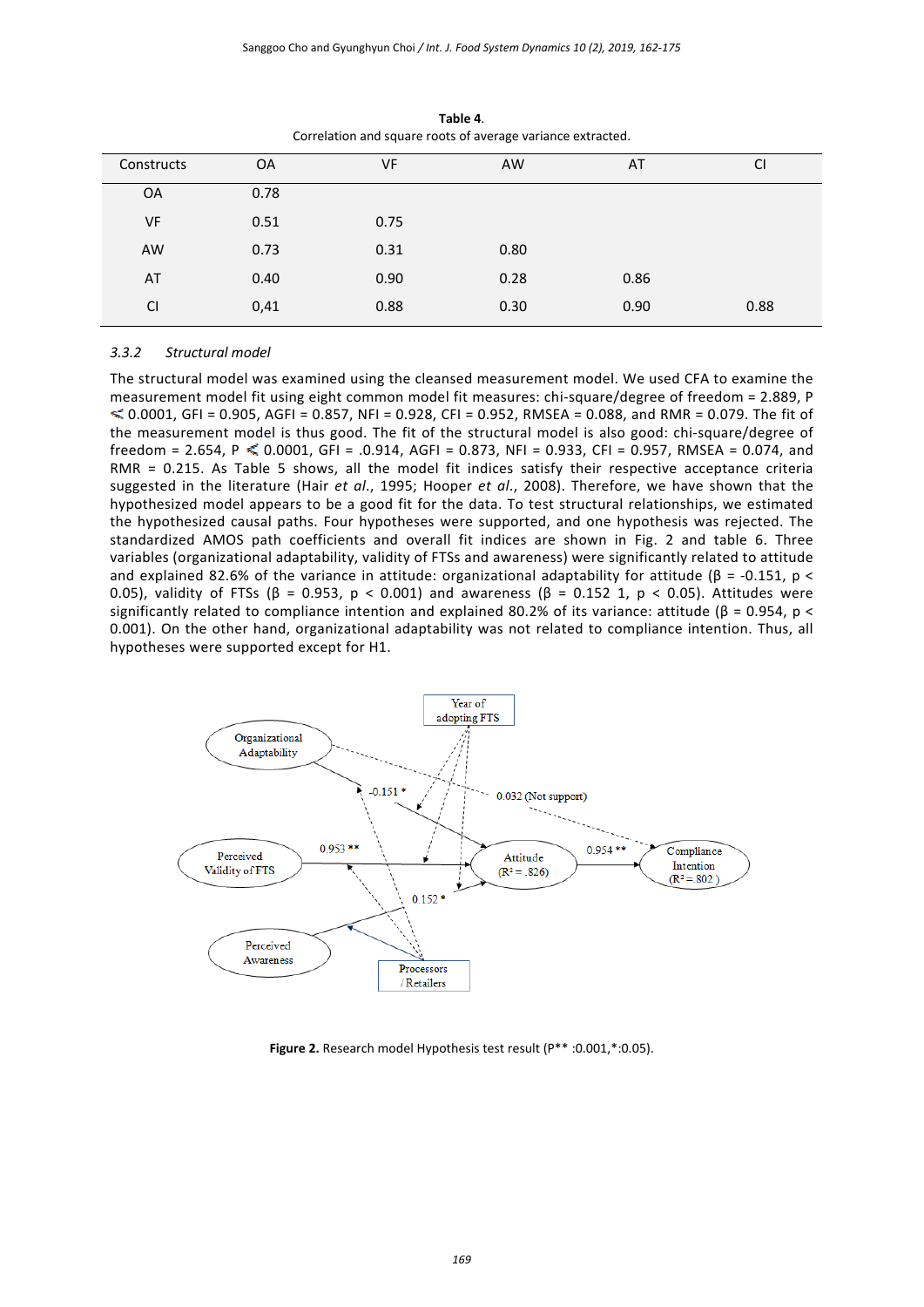| Fit index     | Measurement | Structural | Threshold value |
|---------------|-------------|------------|-----------------|
|               | model       | model      |                 |
| $\chi$ 2 /d.f | 2.889       | 2.654      | \$5.00          |
| GFI           | 0.905       | 0.914      | 20.90           |
| AGFI          | 0.857       | 0.873      | 20.80           |
| <b>NFI</b>    | 0.928       | 0.933      | 30.90           |
| <b>CFI</b>    | 0.952       | 0.957      | 20.90           |
| <b>RMSEA</b>  | 0.088       | 0.074      | < 0.10          |
| <b>RMR</b>    | 0.079       | 0.215      | \$0.08\$        |

**Table 5.** Fit indices for the measurement model and structural model.

**Table 6.** Summary of Hypothesis tests.

| Hypothesis                           | Standardized Path | <b>SE</b> | <b>CR</b> | Support        |
|--------------------------------------|-------------------|-----------|-----------|----------------|
|                                      | coefficient       |           |           | $(P \le 0.05)$ |
| $H1: OA \rightarrow AT$              | $-0.151$          | 0.121     | $-2.111$  | Supported      |
| H <sub>2</sub> : OA $\rightarrow$ Cl | 0.032             | 0.074     | 0.762     | Not Supported  |
| H3: $VF \rightarrow AT$              | 0.953             | 0.088     | 12.884    | Supported      |
| H4: AW $\rightarrow$ AT              | 0.152             | 0.083     | 2.609     | Supported      |
| H5: AT $\rightarrow$ CI              | 0.954             | 0.061     | 16.434    | Supported      |

#### **3.4 Group analysis as a supplementary analysis**

As a supplementary analysis, we performed multiple group analysis to examine whether there are different path coefficients of business types (processed food manufacturers and retailers) and different adoption years. First, we conducted additional multiple group analyses according to the business type, processed food manufacturer ( $n = 106$ ), and retailer ( $n = 195$ ) to determine whether the patterns of FTS adoption were consistent across these subgroups. We found that each subgroup had patterns of FTS compliance adoption similar or identical to those observed in the group as a whole. Table 7 presents the results of each subgroup's CFA for each measurement model and gives factor loadings with the composite reliability and AVE values. These values suggest that the measurement scales for each factor support the convergent validity and factor validity within each subgroup.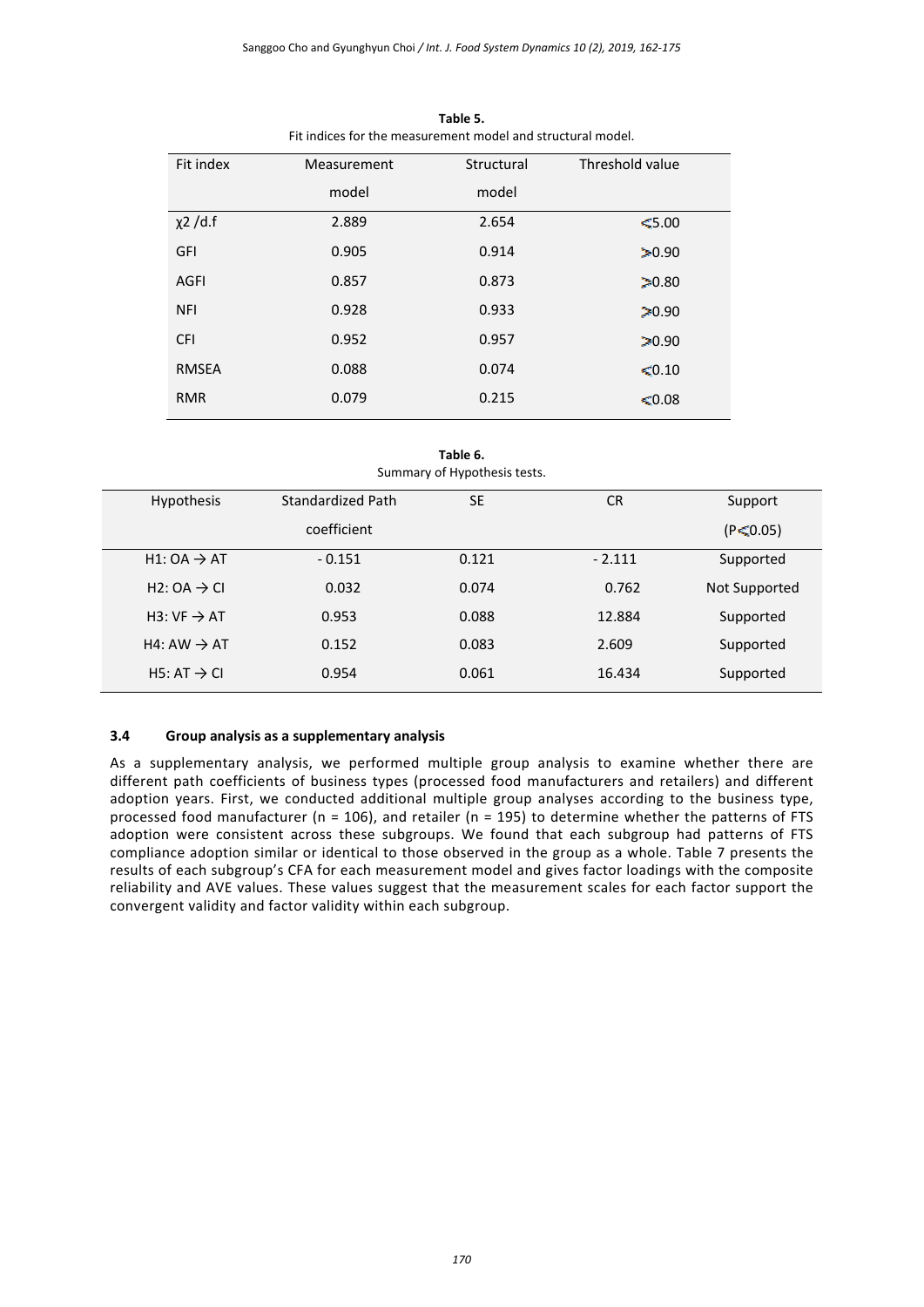| Constructs           | Items           | Manufacturer           |             | Retailer               |             |
|----------------------|-----------------|------------------------|-------------|------------------------|-------------|
|                      |                 | <b>Factor loadings</b> | CR / AVE    | <b>Factor loadings</b> | CR / AVE    |
| Organizational       | OA <sub>1</sub> | 0.778                  | 0.71/0.45   | 0.862                  | 0.82 / 0.68 |
| Adaptability         | OA <sub>2</sub> | 0.686                  |             | 0.845                  |             |
|                      | OA <sub>3</sub> | 0.530                  |             | 0.764                  |             |
|                      | VF <sub>1</sub> | 0.823                  | 0.68 / 0.57 | 0.778                  | 0.64 / 0.57 |
| Validity of FTS      | VF <sub>2</sub> | 0.758                  |             | 0.762                  |             |
|                      | VF <sub>3</sub> | 0.665                  |             | 0.728                  |             |
| Awareness of FTS     | AW <sub>1</sub> | 0.702                  | 0.68 / 0.59 | 0.729                  | 0.71/0.67   |
|                      | AW <sub>2</sub> | 0.525                  |             | 0.684                  |             |
|                      | AW <sub>3</sub> | 0.998                  |             | 0.999                  |             |
| Compliance Intention | Cl <sub>1</sub> | 0.944                  | 0.84 / 0.78 | 0.930                  | 0.80 / 0.78 |
|                      | CI <sub>2</sub> | 0.898                  |             | 0.892                  |             |
| Attitude             | CI <sub>3</sub> | 0.803                  |             | 0.830                  |             |
|                      | AT <sub>1</sub> | 0.939                  | 0.81 / 0.71 | 0.883                  | 0.75 / 0.75 |
|                      | AT <sub>2</sub> | 0.725                  |             | 0.844                  |             |
|                      | AT <sub>3</sub> | 0.852                  |             | 0.587                  |             |

**Table 7.** Results of confirmatory factor analysis between processor and retailer.

Then, we estimated a free model (model 1) in which the lambdas for all factors were free across groups as shown in Table 8. Model 1, which evaluates configurable invariance, yielded χ2 = 376.40 with 162 degrees of freedom. The second model (model 2) was estimated to determine whether the measurement model is the same for processed food manufacturers and retailers. To evaluate this model, we constrained the factor loadings (lambdas) across the two subgroups. The χ2 difference between the two models (model 1 and model 2) showed non-significant results ( $\Delta \chi$ 2 = 392.32, df = 172), which means that the measurement scale was equal across the subgroups. Third, we estimated model 3 to determine whether the factor covariances were equal across subgroups. This procedure was conducted by constraining the ϕs to be equal to evaluate nomological validity.

**Table 8.** CFA model comparison between processor and retailer.

|                       | Δchi   | df  | <b>CFI</b> | <b>RMSEA</b> | $\Delta$ /df | Sig |
|-----------------------|--------|-----|------------|--------------|--------------|-----|
| Unconstrained         | 376.40 | 162 | 0.932      | 0.067        |              |     |
| $\gamma$ (model 2)    | 392.32 | 172 | 0.930      | 0.065        | 15.92/10     | No  |
| $\emptyset$ (model 3) | 393.88 | 177 | 0.931      | 0.064        | 1.56/5       | No  |
| $\gamma$ 0 (model 4)  | 412.45 | 187 | 0.929      | 0.063        | 18.57/10     | Yes |

Based on the discriminant validity results (model 2), we conducted additional SEM analyses according to three factors (organizational adaptability, validity of FTSs, and awareness) to determine whether the patterns of FTS adoption were consistent between processed food manufacturers and retailers. Then, to assess the differential effects of processed food manufacturers and retailers, we conducted a series of chisquare difference tests on the constraints of each hypothesis. Then, to assess the differential effects of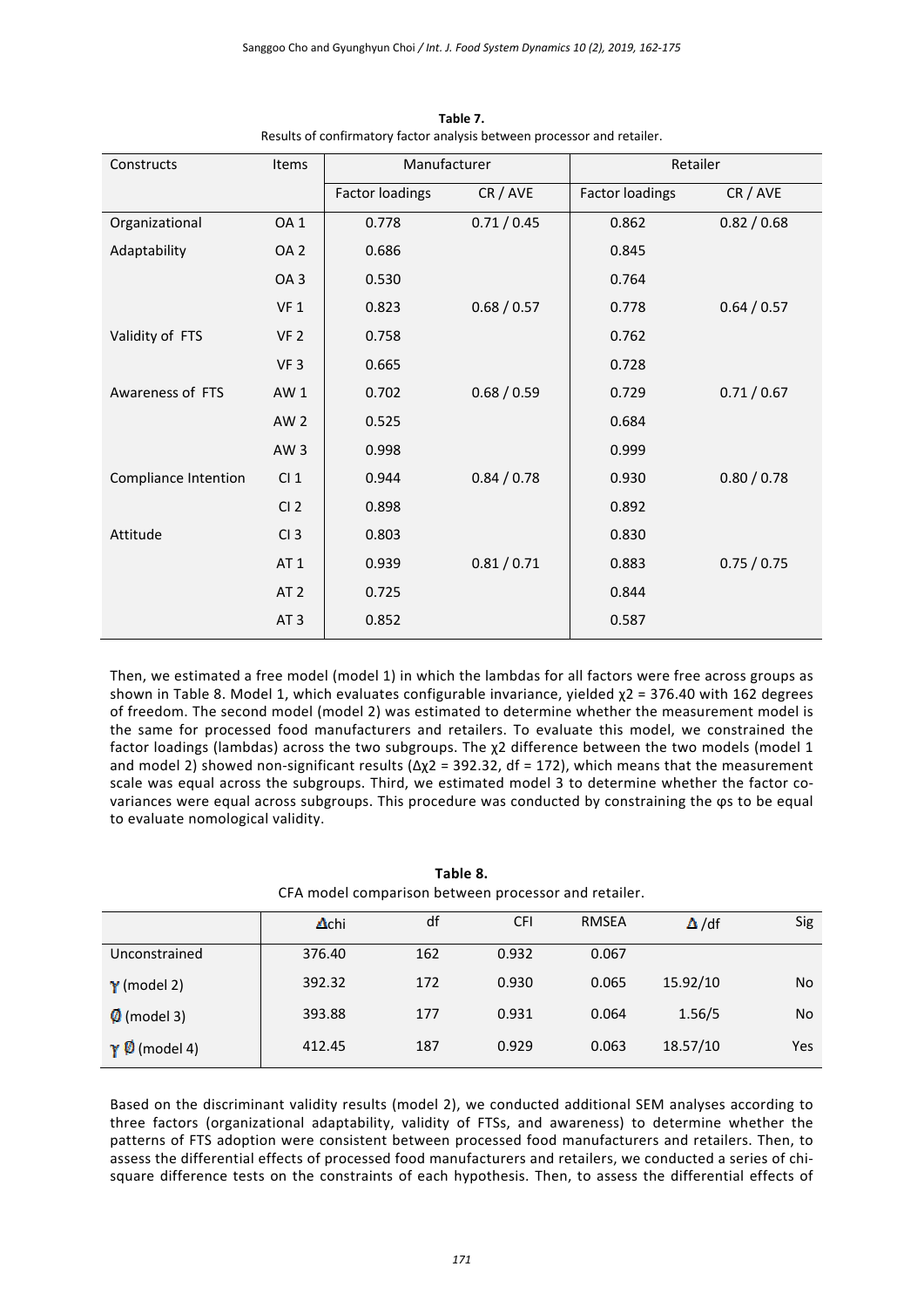manufactures and retailers, a series of chi‐square difference tests were conducted on the constraints of each hypothesis. The results of this analysis shown in Table 9 did not show any significant differences between subgroups except for the awareness factor and attitude factor to AT ( $\Delta \chi$ 2 = 3.90, df = 1  $\geq$  3.84 threshold). Hence, the regression coefficient of awareness on FTS attitudes was significantly different between processed food manufacturers and retailers. The awareness of retailers has a significantly stronger effect on attitudes toward adopting FTSs than that of processed food manufacturers.

|                               | Faul consumed model. |     |              |             |
|-------------------------------|----------------------|-----|--------------|-------------|
| Path constraints              | Achi                 | Df  | $\Lambda/df$ | Achi / Sign |
| Free model                    | 423.02               | 190 |              |             |
| Univariate test               |                      |     |              |             |
| Constrain $OA \rightarrow CI$ | 423.12               | 191 | 0.10         | <b>No</b>   |
| Constrain $OA \rightarrow AT$ | 423.03               | 191 | 0.01         | <b>No</b>   |
| Constrain $PV \rightarrow AT$ | 423.11               | 191 | 0.09         | <b>No</b>   |
| Constrain $AW \rightarrow AT$ | 426.92               | 191 | 3.90         | Yes         |
| Constrain $AT \rightarrow CI$ | 423.04               | 191 | 0.02         | <b>No</b>   |

**Table 9.** Path constrained model.

Second, we again conducted multiple group analyses according to adoption year to evaluate whether the patterns of FTS adoption were consistent across these subgroups. Regarding the subgroups that adopted FTSs in different adoption years, Table 10 shows that the χ2 difference between these two models (model 1 and model 2) showed significant results ( $\Delta \chi$ 2 = 412.07, df = 172). This result means that the measurement scale is unequal across subgroups. Therefore, as a next step, we cannot statistically assess the differential effects of the two subgroups that adopted FTSs in different years (2014 versus 2015).

**Table 10.** CFA model comparison between different years of adopting FTS (two subgroups).

|                             | Achi   | df  | <b>CFI</b> | <b>RMSEA</b> | $\Delta/df$ | Sig |
|-----------------------------|--------|-----|------------|--------------|-------------|-----|
| Unconstrained               | 371.99 | 162 | 0.931      | 0.066        |             |     |
| $\Gamma$ (model 2)          | 412.07 | 172 | 0.921      | 0.068        | 40.08/10    | Yes |
| $\emptyset$ (model 3)       | 394.45 | 177 | 0.928      | 0.064        | 17.63/5     | Yes |
| $\gamma$ ( <i>model 4</i> ) | 468.29 | 187 | 0.907      | 0.071        | 73.84/10    | Yes |

## **4 Discussion and conclusions**

FTS can be improved when it is coordinated with the processed food and produce sectors, which provide ingredients into the processed food. While much attention has been focused on the traceability in produce sectors, a little research has aimed at analyzing FTSs in the processed food sectors. The model expressed a theoretical rationale to explain that the intention to comply with a mandatory FTS was influenced by three external factors (organizational adaptability, validity, and awareness of the FTS).

We found that compliance intention in adopting FTS was indirectly affected by organizational adaptability, validity and awareness of FTSs. The empirical findings indicate that main positive effects toward FTSs are the validity of FTSs and awareness of FTSs, while the negative effect is organizational adaptability. The validity of FTSs has the strongest positive effects on attitudes toward FTSs. The three variables (external factors) were significantly related to attitude and explained 82.6% of the variance in attitudes toward FTSs. Organizational adaptability has a negative effect on attitudes toward FTSs but no significant effects on compliance intention. This result shows that organizational adaptability did not play significant factor, which is inconsistent with previous research (Schwägele, 2005). A possible explanation is that large processed food manufacturers have a well‐established internal food safety system, so they are unlikely to change their business practices and information systems as requested by the government. Similarly, small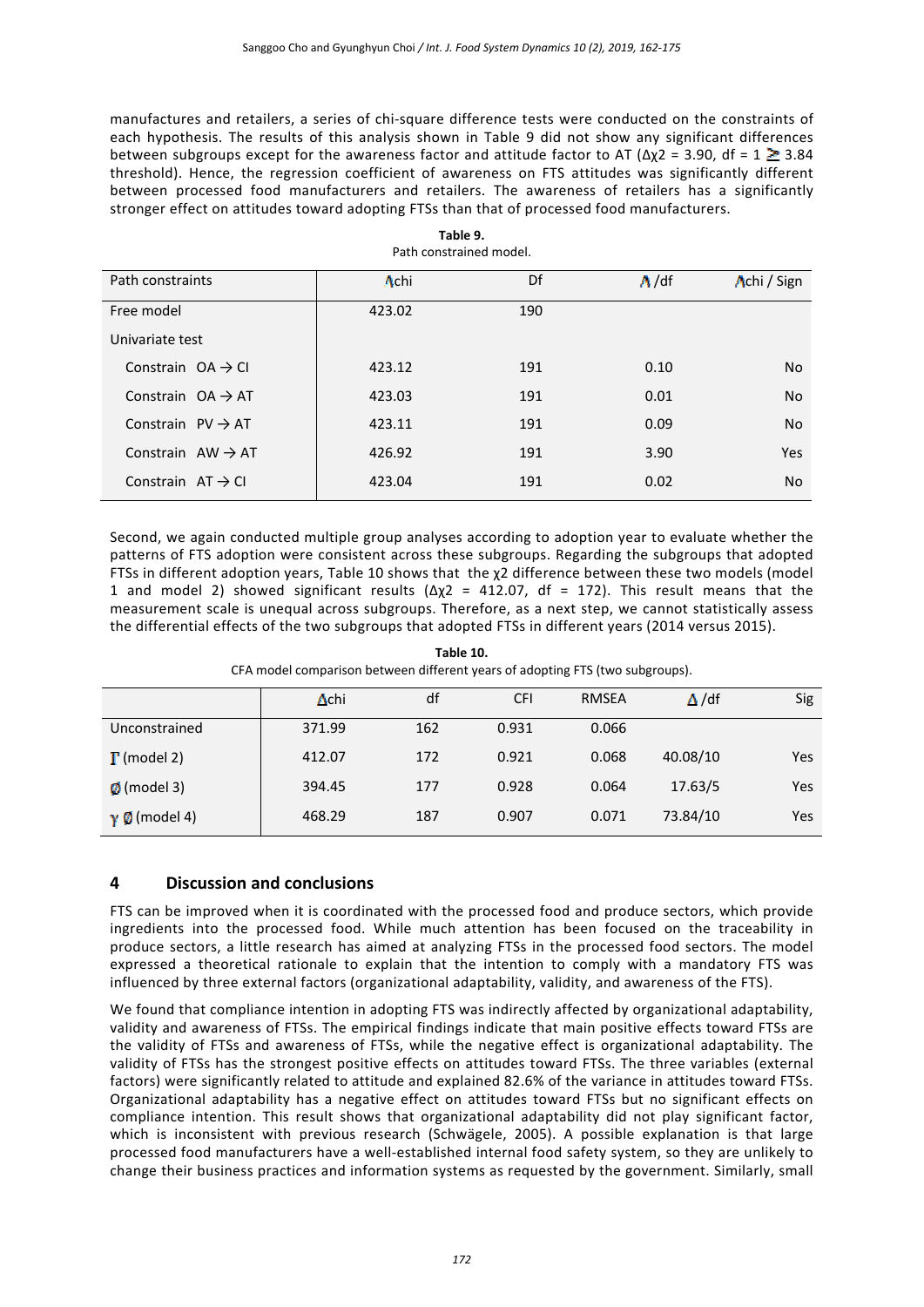and medium‐sized processed food manufacturers also tend to be less reluctant to change their business practices and not willing to accept an electronic FTS. This paper reveals that critical success factors such as government laws and regulations, consumer knowledge and top management is critical to the implementation of FTS, which is in line with the findings by Duan et al., (2017).

This paper shows that the type of firm plays a moderating role that affects the path between awareness and attitudes toward FTSs. Retailers and manufacturers have different influences on their awareness and attitudes toward FTSs. A possible explanation is that retailers are more resistant to adopting FTSs because of difficult identification of the expanded barcode at the time of receipt. However, the adoption year of an FTS was not associated with an influential impact on attitudes toward the FTS and its three antecedent factors.

This study can greatly contribute to the understanding, diffusion and adoption of an FTS, which may highlights several implications for policy makers. The noteworthy contribution is to establish a substantive research framework to investigate industry behavior under the government initiated FTS. The government initiated FTS regulation is the most important critical success factor with highest drive‐power (Shankar *et al.,* 2018). Thus, understanding and exploring FTS diffusion can provide insights into the dynamics of government‐led innovation.

This study has some limitations regarding the generalized interpretation of its findings. First, the causal mechanism of each factor could only be inferred based on the research framework and the cross‐sectional nature of this analysis. Since the FTS diffusion plan in Korea has been phased in since the end of 2014, a possible future research avenue might be investigating the longitudinal nature to a larger degree, and satisfaction rate could be considered as a dependent variable. Second, this study was conducted with a simplified model by intentionally excluding other latent factors. It is reasonable to infer that other factors, such as cost, benefits, experience, and satisfaction toward FTSs, could be incorporated into a future research model. Future studies investigating other latent factors not included here will extend our findings by addressing our study's limitations.

Despite its limitations, our derived research models and empirical results also provide valuable indicators for future research and may guide the development of a theorized common framework for FTSs. This study performed the first confirmatory analysis of latent factors and their mechanisms involved in FTS diffusion. Since the external factors of our research model is critical for successful FTS diffusion, government should give much more attention on laws, regulations, and its support to the food enterprises.

#### **Acknowledgement:**

The authors would like to thank the Ministry of Food and Drug Safety, Korea, for their support during this research.

#### **References**

- Anderson, J. C., Gerbing, D. W. (1988). Structural equation modeling in practice: A review and recommended two‐step approach. *Psychological bulletin,* **103**(3): 411.
- Badia-Melis, R., Mishra, P., and Ruiz-García, L. (2015). Food traceability: New trends and recent advances. A review. *Food Control*, 57: 393‐401.
- Bart, Y., Shankar, V., Sultan, F., and Urban, G. L. (2005). Are the drivers and role of online trust the same for all web sites and consumers? A large‐scale exploratory empirical study. *Journal of marketing,* **69**(4): 133‐152.
- Bosona, T., Gebresenbet, G. (2013). Food traceability as an integral part of logistics management in food and agricultural supply chain. *Food control,* **33**(1): 32‐48.
- Camerer, C. (1998). Not so different after all: A cross‐discipline view of trustAcademy of Management. *Journal of Organizational Behavior,* **23**.
- Carriquiry, M., Babcock, B. A. (2007). Reputations, market structure, and the choice of quality assurance systems in the food industry. *American Journal of Agricultural Economics,* **89**(1): 12‐23.
- Cegarra, J. L. M., Navarro, J. G. C., and Pachón, J. R. C. (2014). Applying the technology acceptance model to a Spanish City Hall. *International Journal of Information Management,* **34**(4): 437‐445.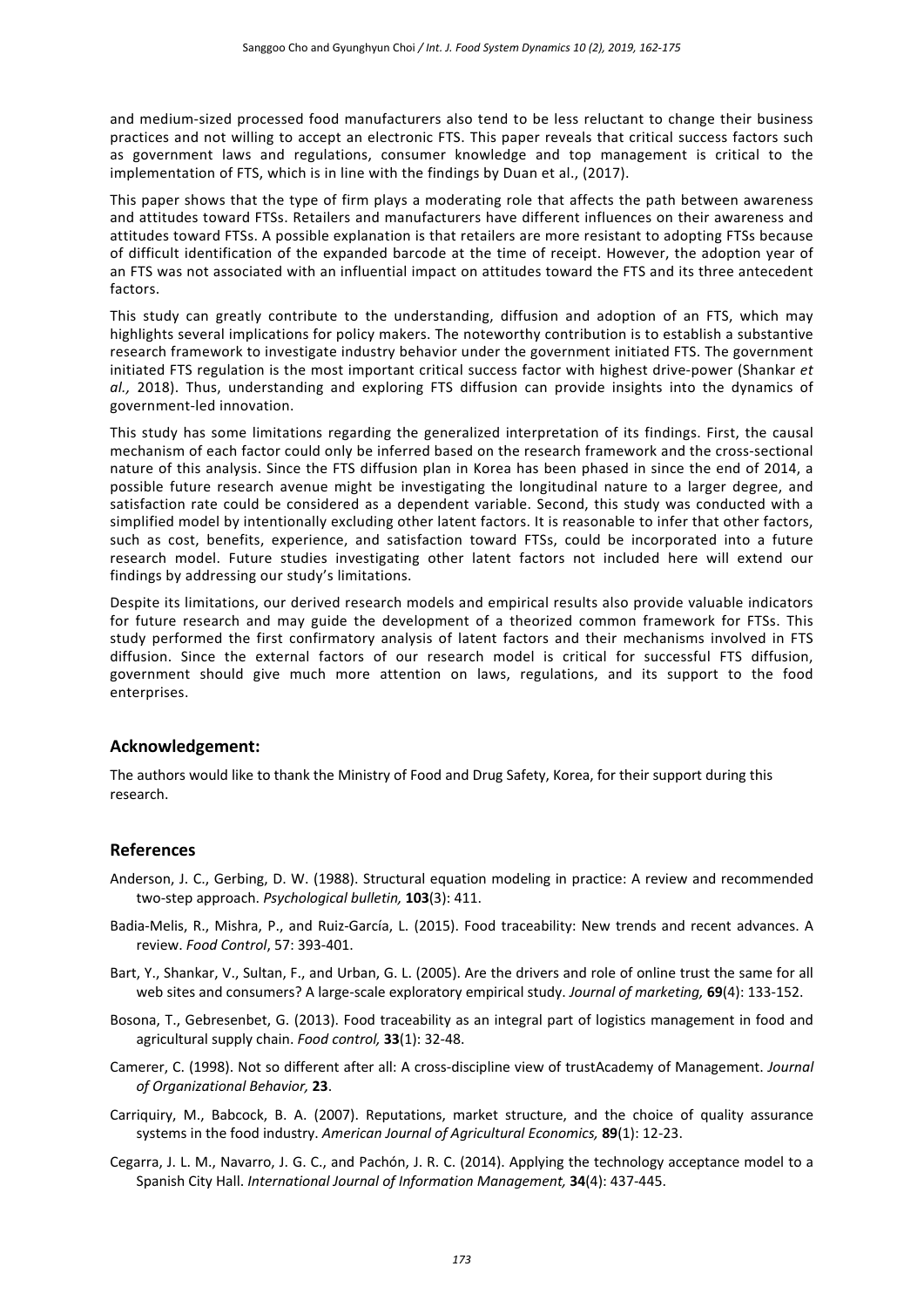- Chan, F. T., Chong, A. Y.‐L., and Zhou, L. (2012). An empirical investigation of factors affecting e‐collaboration diffusion in SMEs. *International Journal of Production Economics,* **138**(2): 329‐344.
- Charlebois, S., Sterling, B., Haratifar, S., and Naing, S. K. (2014). Comparison of global food traceability regulations and requirements. *Comprehensive Reviews in Food Science and Food Safety,* **13**(5): 1104‐1123.
- Chatterjee, D., Grewal, R., and Sambamurthy, V. (2002). Shaping up for e‐commerce: institutional enablers of the organizational assimilation of web technologies. *MIS quarterly*: 65‐89.
- Dabbene, F., Gay, P., and Tortia, C. (2014). Traceability issues in food supply chain management: A review. *Biosystems engineering,* **120;** 65‐80.
- Davis, F. D. (1989). Perceived usefulness, perceived ease of use, and user acceptance of information technology. *MIS quarterly*: 319‐340.
- Duan Y, Miao M, Wang R, Fu Z, and Xu M. (2017). A framework for the successful implementation of food traceability systems in China. *Information Society*. **33**(4): 226‐242.
- Hassini, E., Surti, C., and Searcy, C. (2012). A literature review and a case study of sustainable supply chains with a focus on metrics. *International Journal of Production Economics,* **140**(1): 69‐82.
- Hooper, D., Coughlan, J., and Mullen, M. (2008). Structural equation modelling: Guidelines for determining model fit. *Articles*, 2.
- ISO, I. (2005). 9000: 2005 Quality management systems. Fundamentals and vocabulary. *British Standards Institution,* **58**.
- Karlsen, K. M., Dreyer, B., Olsen, P., and Elvevoll, E. O. (2013). Literature review: Does a common theoretical framework to implement food traceability exist? *Food control,* **32**(2): 409‐417.
- Kim, M., Hilton, B., Burks, Z., and Reyes, J. (2018). Integrating Blockchain, Smart Contract‐Tokens, and IoT to Design a Food Traceability Solution. *IEEE 9th Annual Information Technology, Electronics and Mobile Communication Conference (IEMCON):* 335‐340.
- Law, G. F. (2002). Regulation (EC) No. 178/2002 of the European Parliament and of the Council of 28 January 2002, laying down the general principles and requirements of food law, establishing the European Food Safety Authority, and laying down procedures in matters of food safety. *OJ L,* **31**(1.2).
- Lee, Y.‐H., Hsieh, Y.‐C., and Hsu, C.‐N. (2011). Adding innovation diffusion theory to the technology acceptance model: Supporting employees' intentions to use e‐learning systems. *Journal of Educational Technology & Society,* **14**(4): 124.
- Liao, P.-A., Chang, H.-H., and Chang, C.-Y. (2011). Why is the food traceability system unsuccessful in Taiwan? Empirical evidence from a national survey of fruit and vegetable farmers. *Food Policy,* **36**(5): 686‐693.
- Montijn-Dorgelo, F. N., Midden, C. J. (2008). The role of negative associations and trust in risk perception of new hydrogen systems. *Journal of risk research,* **11**(5): 659‐671.
- Olsen, P., Borit, M. (2018). The components of a food traceability system. *TRENDS IN FOOD SCIENCE & TECHNOLOGY*, **77**: 143‐14.
- Shankar R, Gupta R, and Pathak DK. (2018). Modeling critical success factors of traceability for food logistics system. *Transportation Research Part E‐Logistics and Transportation Review*, **119**: 205‐222.
- Schwägele, F. (2005). Traceability from a European perspective. *Meat Science, 71*(1): 164‐173.
- Tung-Wen Sun, M., Shih, M.-C., Hsu, K.-M., and Chen, J. (2013). Service innovation and policy diffusion: an exploratory study of the Bookstart program in Taiwan. *International Journal of Public Sector Management,*  **26**(5): 361‐374.
- UN.(2018). E‐Government Survey 2014, e‐government for the future we want. Department of Economic and Social Affairs, New York
- Van der Vorst, J., Bremmers, H. (2004). Performance levels in food traceability and the impact on chain design: results of an international benchmark study. In, *Dynamics in chains and networks: proceedings of the sixth international conference on chain and network management in agribusiness and the food industry (Ede, 27‐ 28 May 2004). Wageningen Academic Press, Wageningen*.